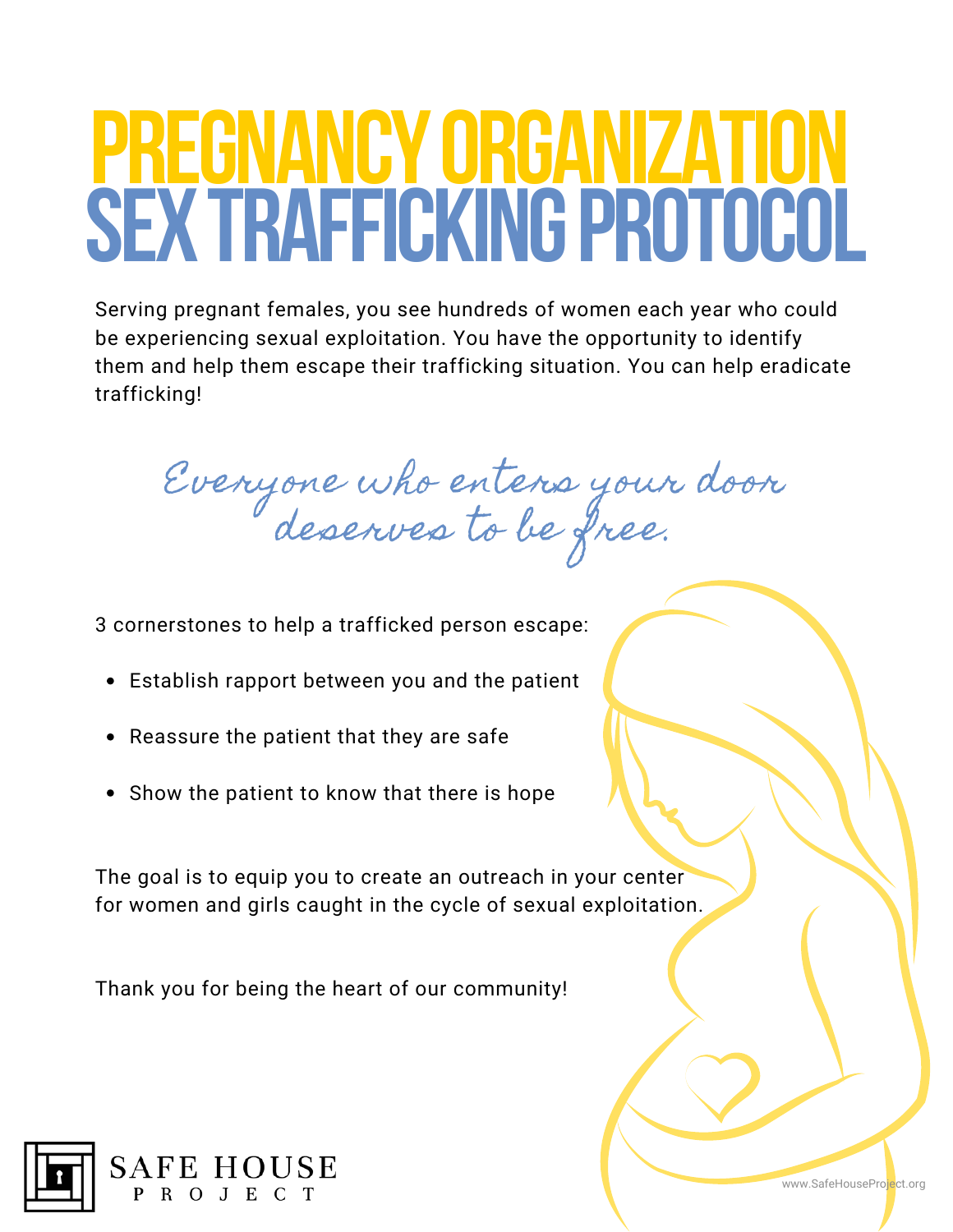## **SEXTRAFFICKINGDEFINITION &KEYTAKEAWAYS**

Department of Justice Trafficking Definition:

The Trafficking Victims Protection Act of 2000 and its subsequent reauthorizations define human trafficking as:

a) Sex trafficking in which a commercial sex act is induced by force, fraud, or coercion, or in which the person induced to perform such act has not attained 18 years of age; or

b) The recruitment, harboring, transportation, provision, or obtaining of a person for labor or services, through the use of force, fraud, or coercion for the purpose of subjection to involuntary servitude, peonage, debt bondage, or slavery. (22 U.S.C. § 7102(9)).

Key Takeaways:

- 1.A sex act becomes commercial when a sexual performa<mark>nce</mark> done in exchange for any item of value, money, drugs, shelter, food and clothing
- 2. Anything of value does not have to be money, it could a<mark>l</mark>so b<mark>e</mark> anything o<mark>f</mark> value, including drugs, shelter, food, clothing, or other material items.
- 3.Commercial sex acts can include prostitution and pornogr<mark>aphy.</mark>
- 4. ANY minor engaged in commercial sex acts is a victim of sex tr<mark>a</mark>fficki<mark>ng,</mark> regardless of if she says she consented to the act.

"Give justice to the weak and the fatherless; maintain the right of the afflicted and the destitute. Rescue the weak and the needy; deliver them from the hand of the wicked." Psalm 82:3-4



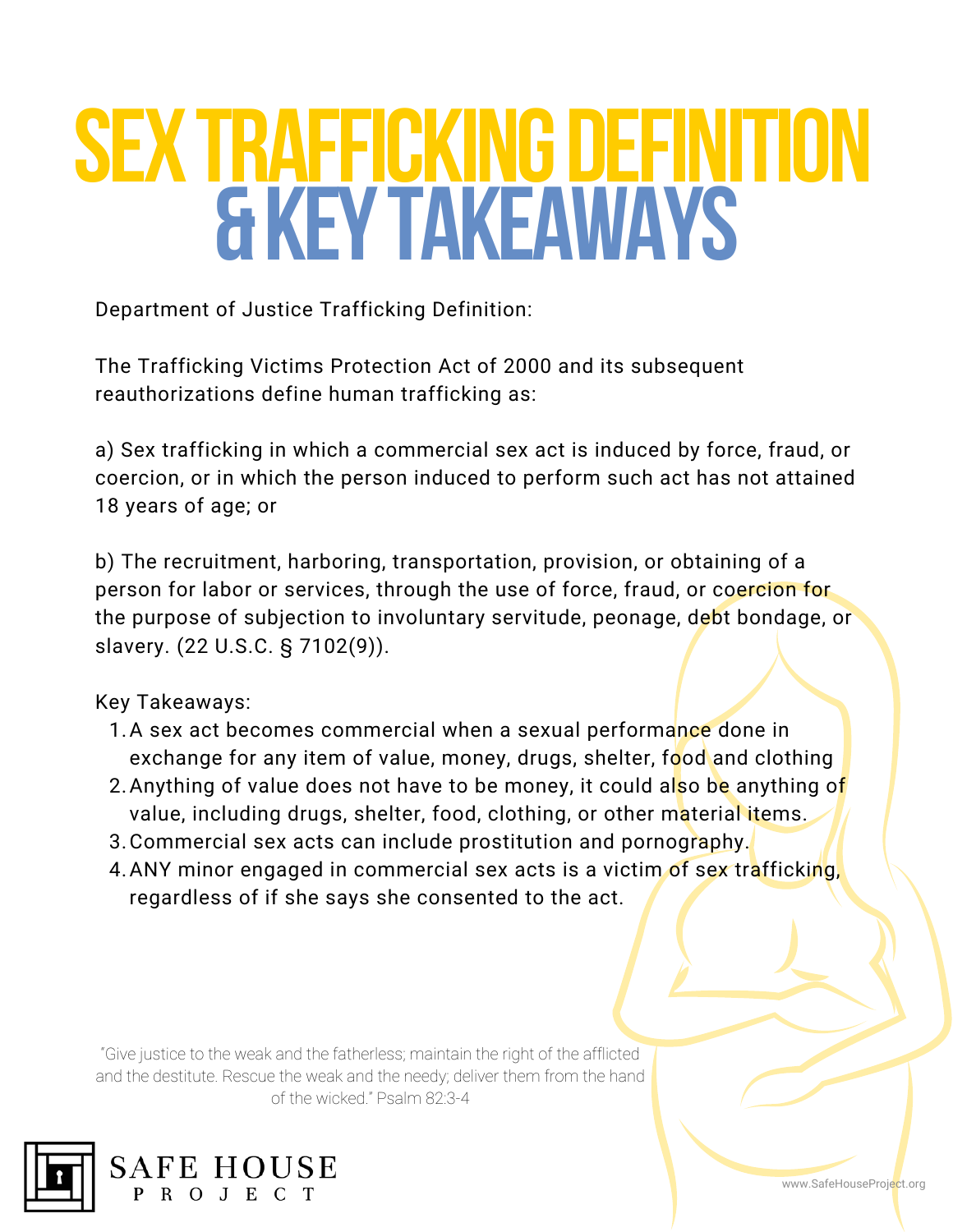## **SIGNS & INDICATORS OFSEXTRAFFICKING**

These are just a few common indicators of sex trafficking in women. Victims may not have all of them, but will likely have several:

- Signs of physical abuse such as bruises, cuts, or burns
- Clothing that is inappropriate for age or weather
- Overly tired/exhaustion
- Withdrawn, depressed, or distracted
- Bragging about making or having a lot of money
- Wears (and may draw attention to) expensive clothing or shoes, or has expensive accessories
- Has a tattoo of a name, barcode, a small heart, or other tattoos that indicate ownership
	- These tattoos are often used by pimps to brand their victims.
- Presence or talk of an older boyfriend or girlfriend
- Gang affiliations/involvement
- Disjointed family connections
- Running away, living with friends, or homeless
- Constant excuses or coverups for injuries
- Shame or blaming herself
- Risk taking behaviors such as poor boundaries or drug abuse
- Multiple sexual partners
- Multiple cell phones

"The Lord their God will save them on that day as a flock of his people. They will sparkle in the land like jewels in a crown." - Zechariah 9:16



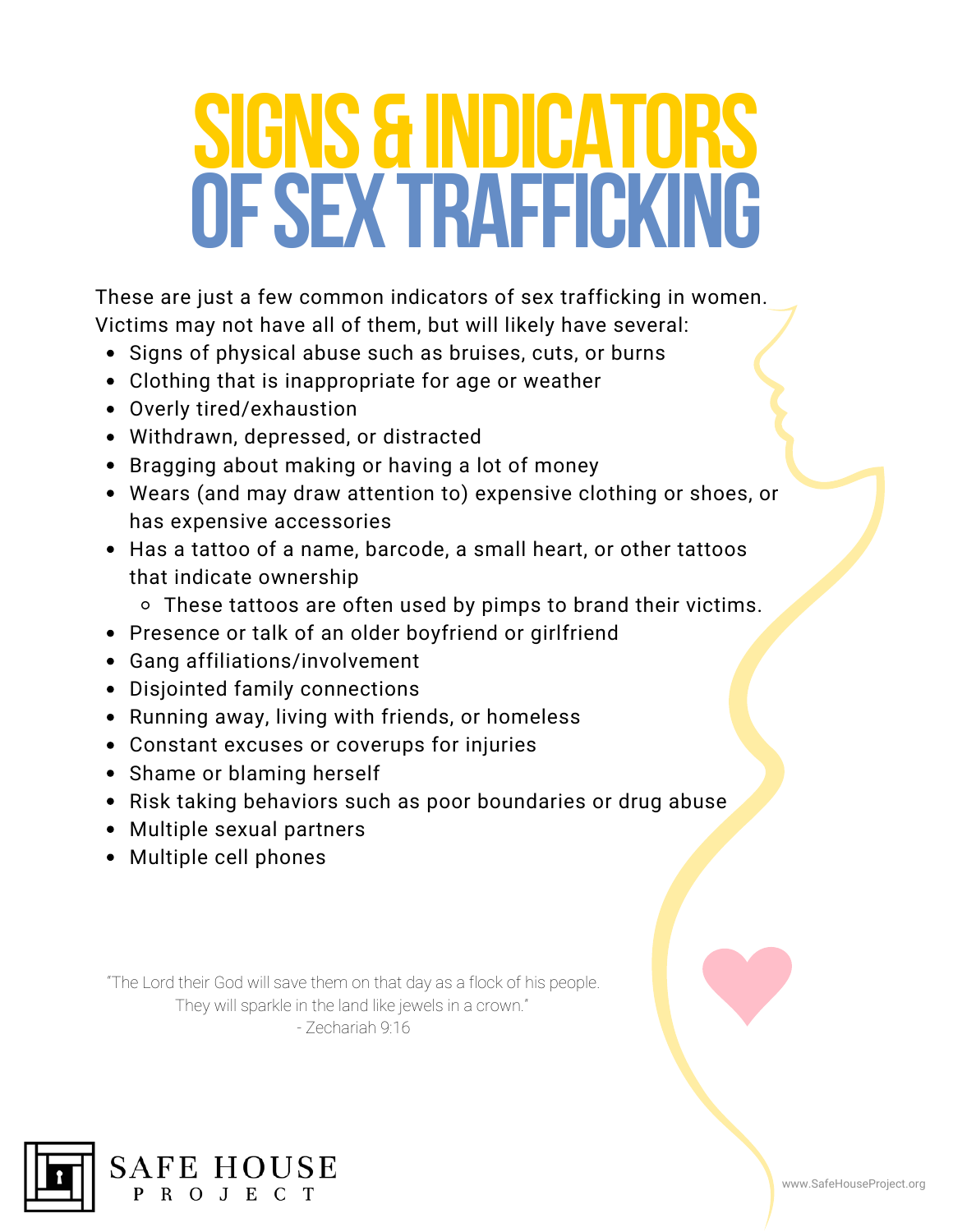## **SAFETYFIRST ASSESSINGAPATIENT**

While traffickers may show many different signs of their behavior, these are the ones you are likely to see within the Center:

- Jealous, controlling, or aggressive
- Significantly older than the female companion
- Vague about his/her profession
- Vague on address or living arrangements
- Expresses financial difficulties OR speaks about the lack of financial difficulties
- Accompanies and translates or speaks for the victim
- May coach or coerce companion during visits
- Protests when asked to be separated from the victim

Due to the sensitive nature of interviewing suspected trafficking victims, be mindful of what you say to her.

Do not ask questions in front of the suspected trafficker. Do not assume that the companion is a safe person for the patient.

Leave any visitors in the waiting room or lobby until the patient is assessed.

While we want the fathers to be involved in their child's care, we have to ensure our patients are safe first.

Tell the patient you need a urine sample and direct them to the bathroom. Keep it simple, just say:

"First, we need to get a urine sample. The cups and instructions are in the bathroom, let us know if you have any questions."

Hang a sign in the bathroom with an explanation of how to use the color coding system on the cups.

An example of the sign for the bathroom is on the next page.



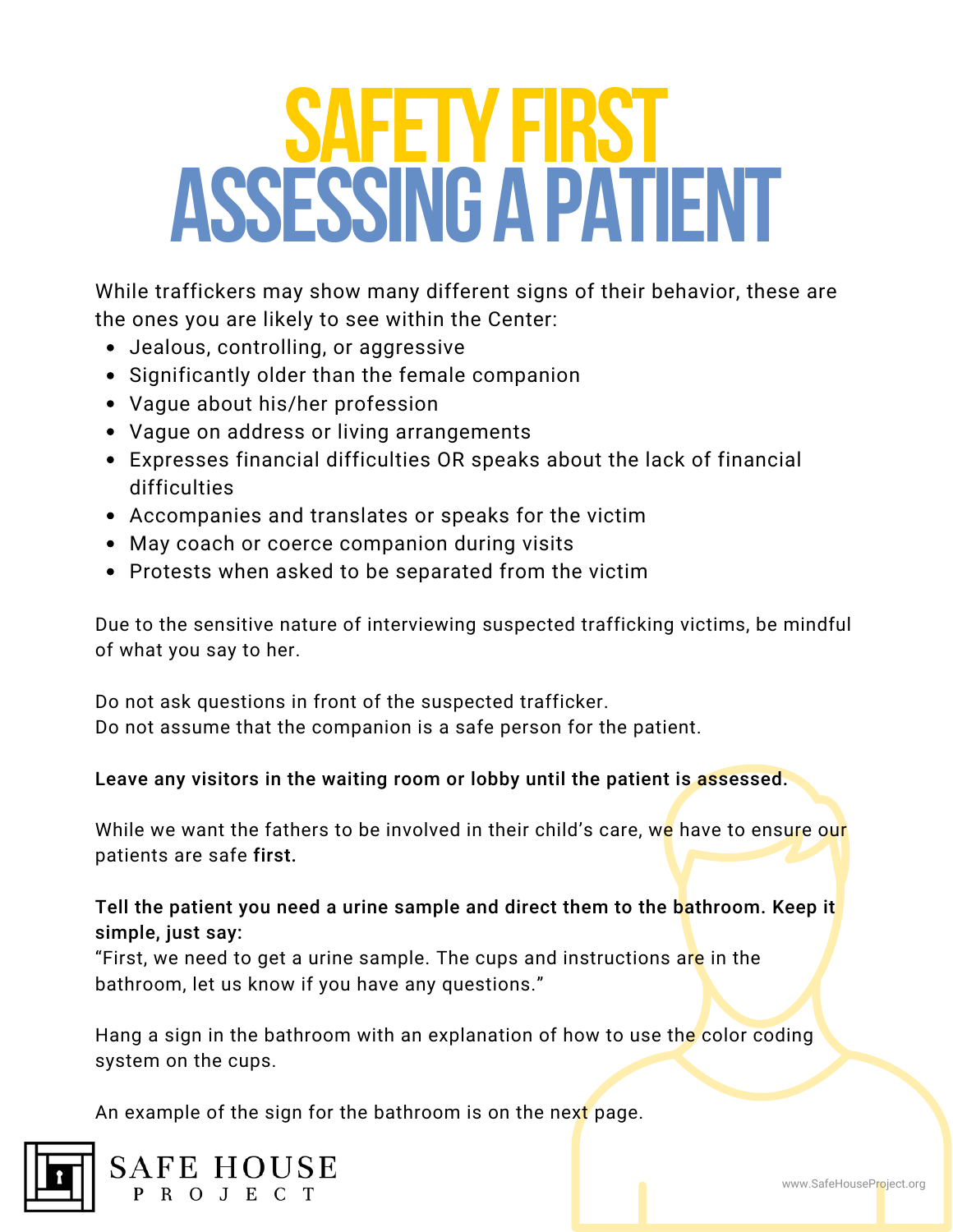# **AREYOUSAFE?**

If you feel unsafe or like you need help, place a RED dot on the side of the urine specimen cup. Place the cup in the window and we will come get you.

If you are unsure if you are safe or would like someone to speak with you, place a YELLOW dot on the side of the urine specimen cup. Place the cup in the window and we will come get you.



If you are safe and do not need help, place a **GREEN** dot on the side of the urine specimen cup. Place the cup in the window and come back to the counseling room.

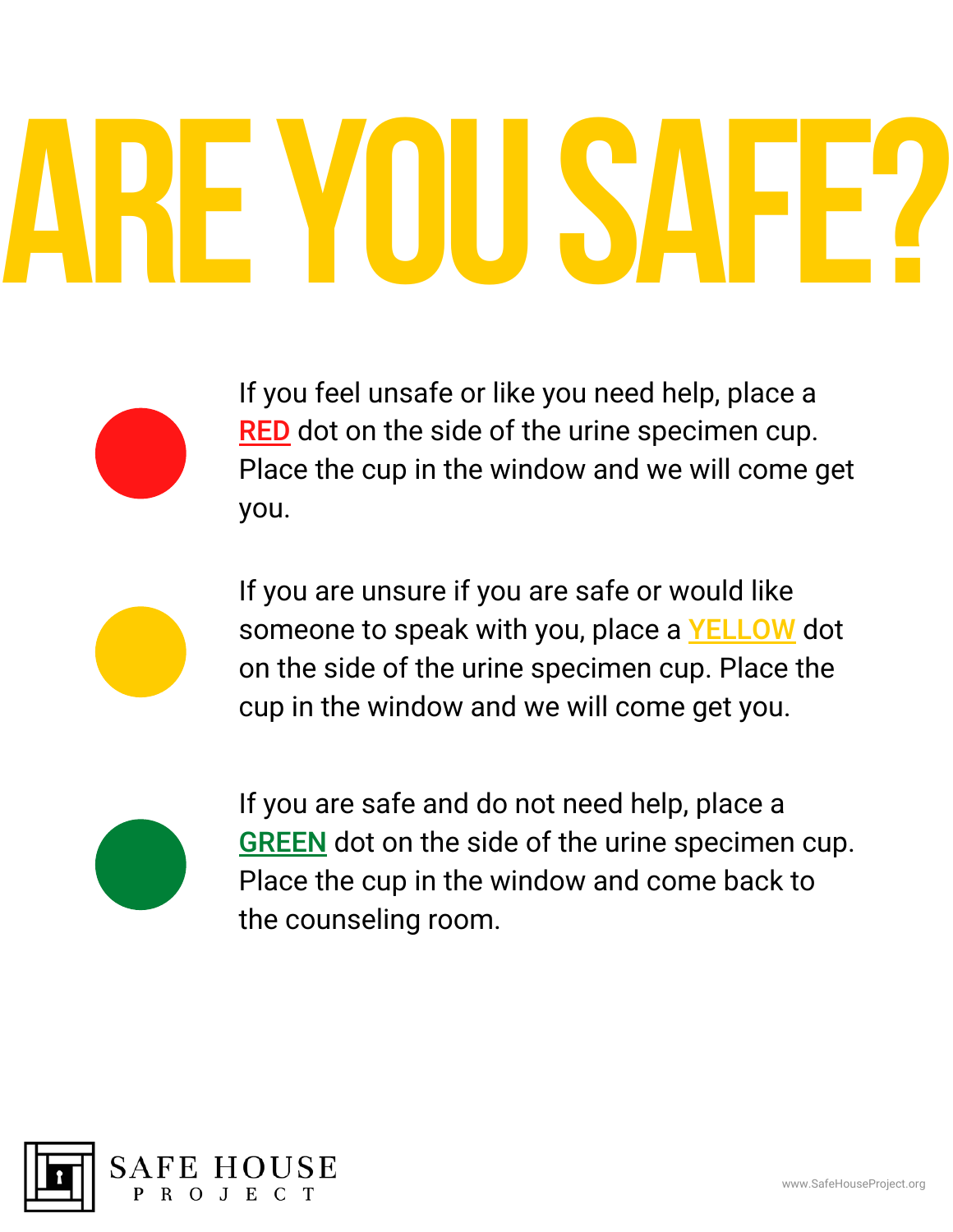

#### How to See Her

Traffickers today look much different than the media portrays them. They can be men or women, rich or poor, in every city and of every race. They can be boyfriends, classmates, teachers, uncles, mothers, doctors, corporate executives, and many other relations to their victims.

The same can be said for victims. Victims can be men, women, or children. They can come from low income communities or upper class communities. They can be any race, religion, and socioeconomic status. Do not be deterred by stereotypes. Those being trafficked need you to see them.

Remember that you do not need all the details to be helpful. Asking too many questions can cause the victim to shut down and return to her trafficker.

> Your safety is a priority. Do NOT confront the trafficker.

If she is in danger, she will choose the red dot to place. Should this happen, hand her a card that asks if she would like you to call 911 or a crisis line for her, then do one of the following:

If there is immediate danger, call 911.

If there is no immediate danger and the patient would like to report her trafficking, call the non-emergency police number.

If there is no immediate danger and the patient does not want to report, provide her with the 24 hour text line: BEFREE or 233733 and give her a reason to come back (examples: Ultrasound, STI testing, a recovery group, parenting class, diapers and supplies, etc.).



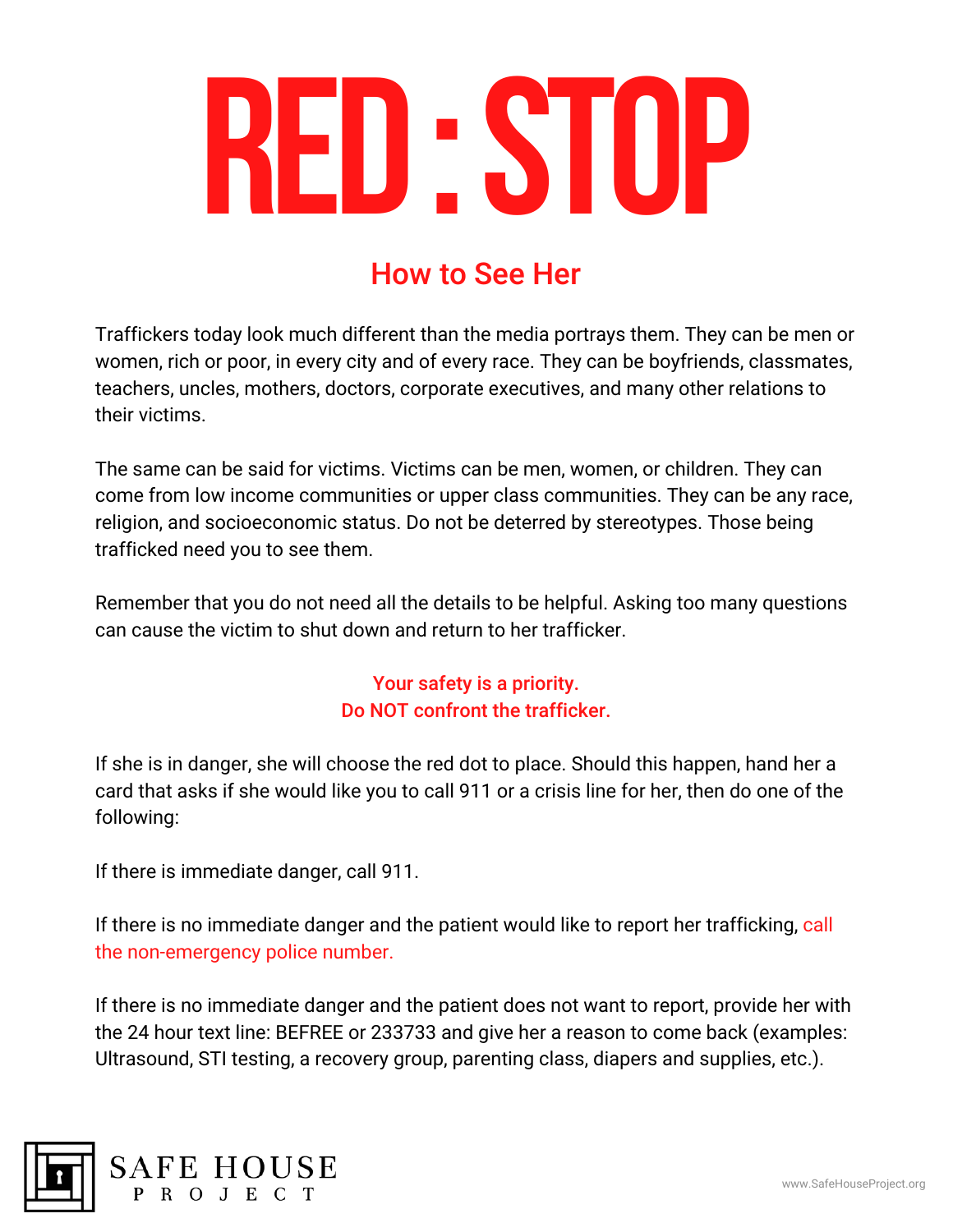## **YELLOW:CAUTION**

#### How to Help Her to Safety

Sometimes, victims do not identify themselves as being trafficked. This could be for many reasons, but the most common reason is that the trafficker convinced her she was a willing participant or she blames herself for what is happening to her.

If she is unsure if she is in danger, she will choose the yellow dot to place. Should this happen, hand her a card that asks if she would like you to call 911 or a crisis line for her. Then do one of the following:

If there is immediate danger, call 911.

If there is no immediate danger and the patient would like to report her trafficking, call the non-emergency police number.

If there is no immediate danger and the patient does not want to report, provide her with the 24 hour text line: BEFREE or 233733 and give her a reason to come back (examples: Ultrasound, STI testing, a recovery group, parenting class, diapers and supplies, etc.).

"They kept putting a pebble in my shoe, giving me reasons to come back and when I was ready, they helped me. Now I am free!"

- Stephanie Anderson, Survivor Identified by a Pregnancy Center like yours!

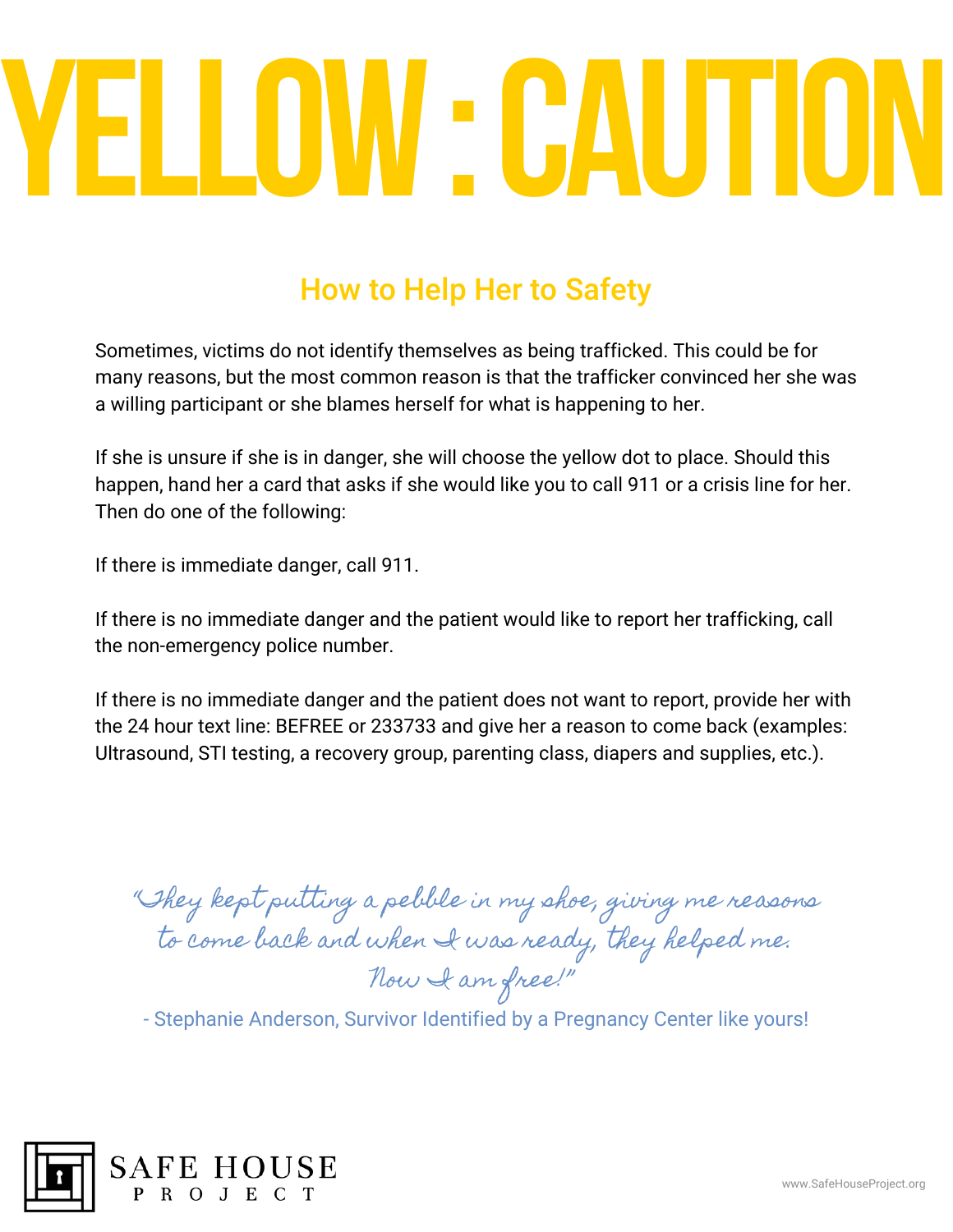## **GREEN:SAFE**

The best possible scenario is for every woman and girl that we interact with to put a green dot on her cup, indicating that she is safe. This is not always going to be the case, but it is the goal.

Here are a few additional ways for you to learn how to help the patients that you serve get to safety:

- Know the laws in your state regarding human trafficking.
- Call your state or county anti-human trafficking task force and ask them to come do a training about what you can do to stop the trafficking.
- Start a Christ-centered recovery group at your center.
- Join your state or county anti-human trafficking group.

When you suspect trafficking, make the call.

You do not have to know all the details to be helpful.

If there is immediate danger, call 911.

If there is no immediate danger and the patient would like to report her trafficking, call the non-emergency police number.

If there is no immediate danger and the patient does not want to report, provide her with the 24 hour text line: BEFREE or 233733 and give her a reason to come back (examples: Ultrasound, STI testing, a recovery group, parenting class, diapers and supplies, etc.).



Thank you to Karla Sutter of Stop the Traffic and survivor Stephanie Anderson of Trafficking Knowledge & Prevention for creating these protocols.



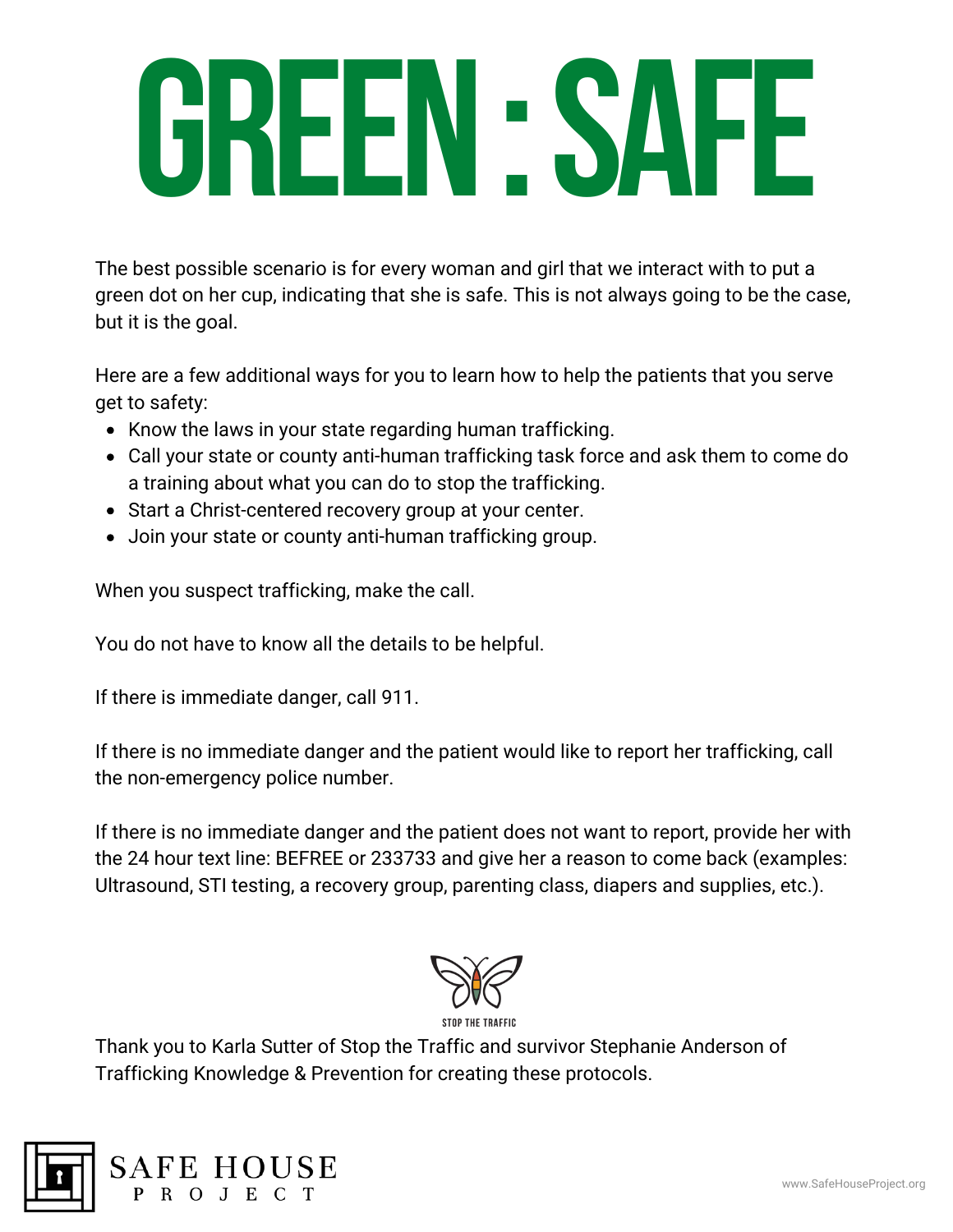## **SIGNS&INDICATORS**

#### Physical Signs & Indicators

- Bruising, burns, or cuts
- Blunt force trauma
- Fractures
- Broken teeth
- Scars
- Physical signs of torture
- Tattoos or branding
- Inappropriate dress for age or weather
- Physical tracking device
- Neck, hip, or jaw pain

#### Neurological Signs & Indicators

- Traumatic brain injuries
- Headaches or migraines
- Unexplained memory loss, often tied to dissociation
- $\cdot$  Insomnia
- Inability to focus

#### Gastrointestinal/Diet Signs & Indicators

- Eating disorders
- Malnutrition
- Over-eating
- Gastrointestinal issues, like constipation or irritable bowl syndrome

#### Cardiovascular/Respiratory Signs & **Indicators**

- Arrhythmia
- High blood pressure
- Acute respiratory disease

#### Genitourinary Signs & Indicators

- Sexually transmitted infections
- Genitourinary issues
- Frequent UTIs
- History of several previous pregnancies
- History or reporting of multiple abortions
- Genital trauma
- Anal trauma
- Sexual dysfunction
- Retained foreign body

#### Sex Trafficking Signs & Indicators:

- Commercial sex work or commercial sexual exploitation of a minor (anyone under the age of 18)
- High number of sexual partners
- Language that reflects being involved in commercial sex, such as "the life," "buyers," or "a date"

#### Labor Trafficking Signs & Indicators:

- Abused or threatened by an employer or supervisor
- Harsh working conditions such as no breaks, food, or water
- Not provided appropriate protective gear for work environment
- Recruited for different work than currently performing
- Required to live at employer's home
- Has a debt that cannot be paid off